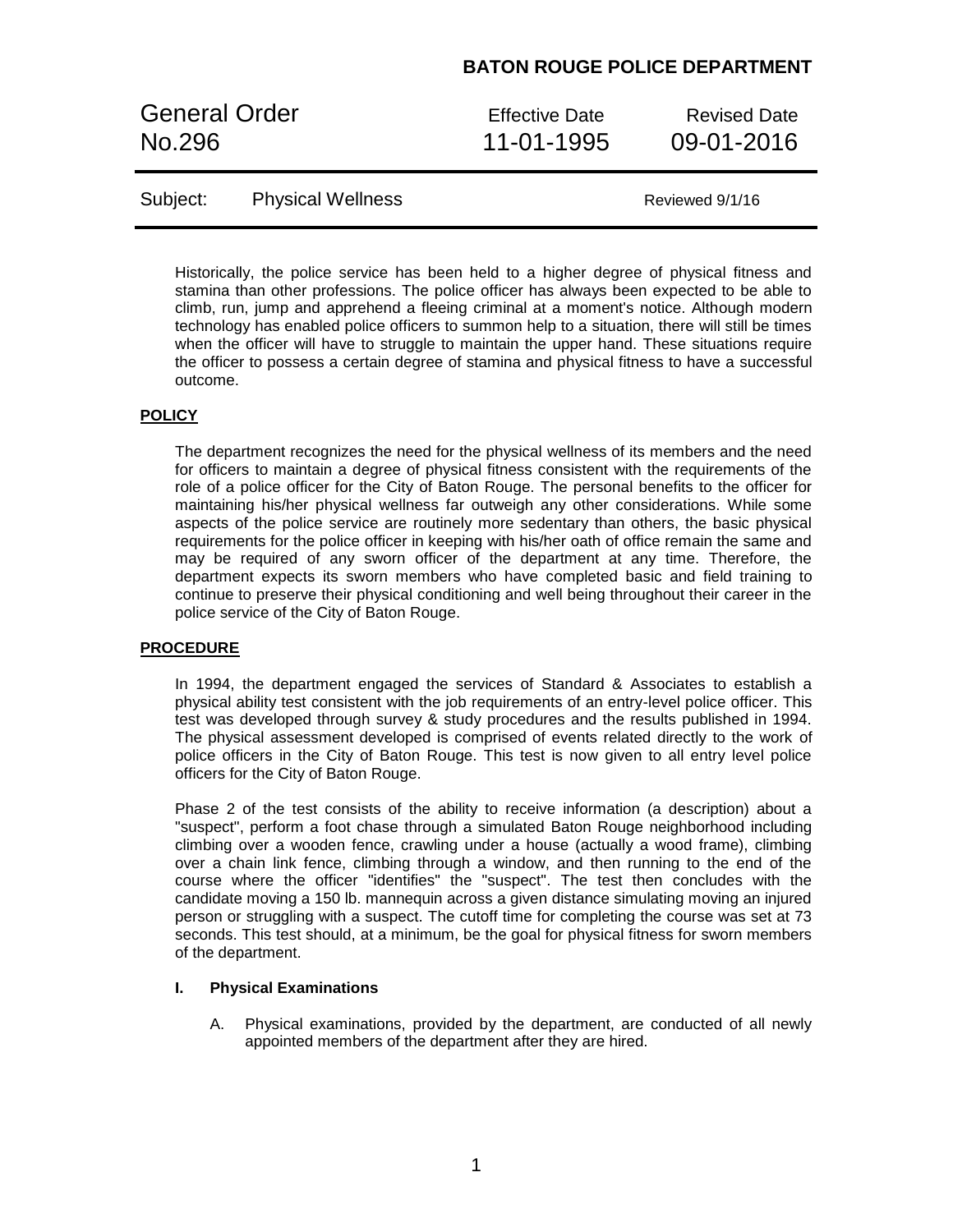## **BATON ROUGE POLICE DEPARTMENT**

General Order **Effective Date** Revised Date No.296 11-01-1995 09-01-2016

| Subject: | <b>Physical Wellness</b> | Reviewed 9/1/16 |
|----------|--------------------------|-----------------|
|----------|--------------------------|-----------------|

- B. Confirmed members of the department may be required to participate in a physical wellness program. Part of the physical wellness program may include periodic physical examinations.
	- 1. The physical examination will consist of various testing depending upon the members' sex, age, and results of tests.
	- 2. Any physical examination required in connection with a departmental physical wellness program will be provided at no cost to the member.

### **II. Physical Training**

- A. To help members of the department preserve the standard of physical fitness, the department has two certified physical fitness specialists on staff assigned to Training Services.
	- 1. A personally designed physical wellness of the department through Training Services.
	- 2. Physical wellness is a lifelong goal and it is incumbent on members to initiate contact with the department's physical fitness specialists to arrange an assessment and plan.
- B. The department maintains an indoor physical training area for members to use in their physical conditioning program that includes the following equipment:
	- 1. Free weights and assorted dumbbells of varying sizes for strength training.
	- 2. Multi-Station Universal workout machine(s) for strength training.
	- 3. Individual strength training machine(s).
	- 4. Aerobic Workout Equipment:
		- a. Combi-cycles.
		- b. Airdyne (stationary bicycle).
		- d. Treadmill(s).
	- 5. "Red man" suits for defensive tactics training.
	- 6. First aid kit and certified first aid responders on staff.
- C. Officers will be permitted during their shift, to perform physical conditioning in accordance with Departmental recommendations for physical fitness when manpower allows. This will be at the discretion of the officer's immediate supervisor.